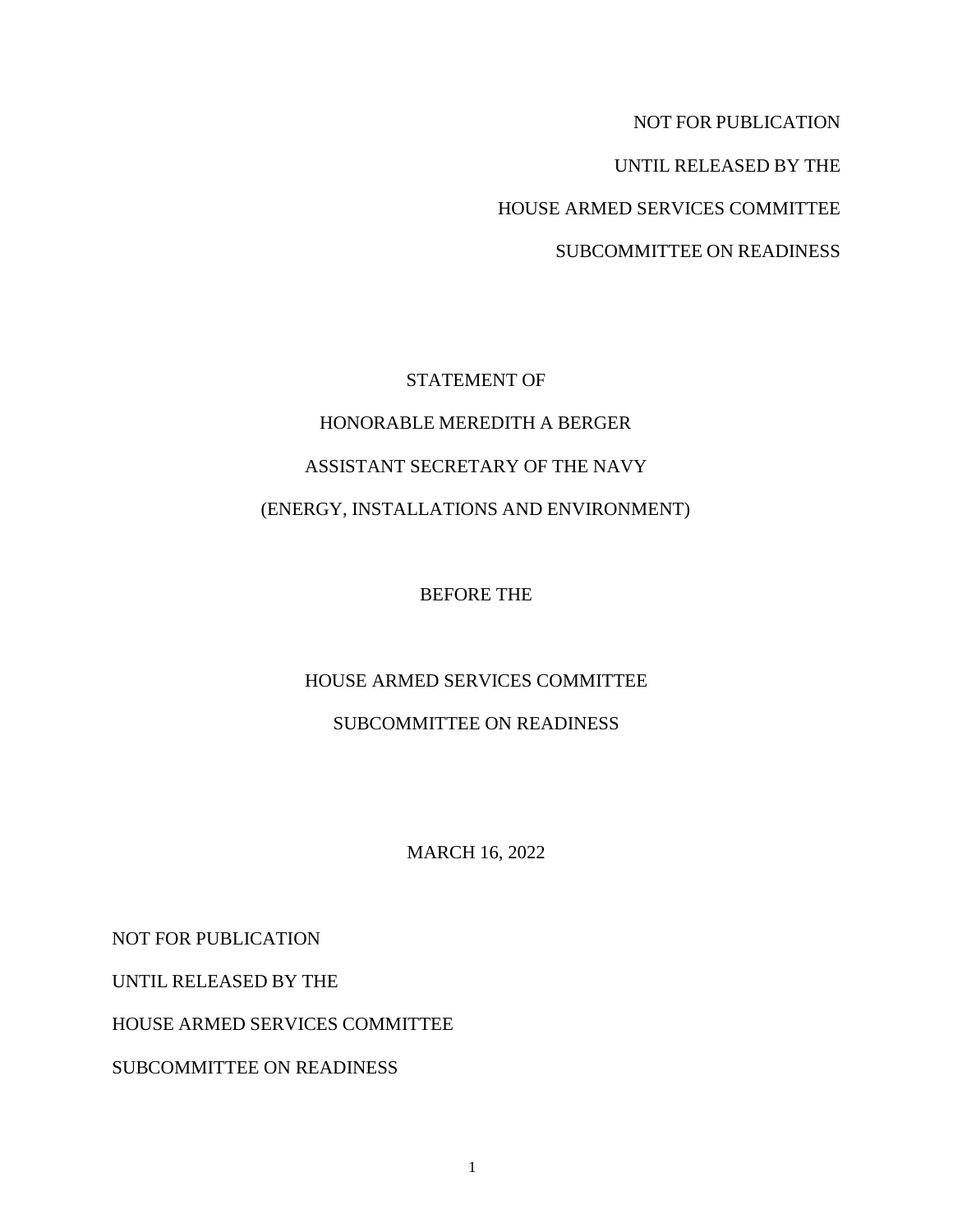#### **Introduction**

Chairman Garamendi, Ranking Member Waltz, and distinguished members of the Subcommittee, thank you for the opportunity to testify on the Department of the Navy (DON) Energy, Installations and Environment (EI&E) portfolio. I look forward to sharing with you how the DON enables warfighting readiness through modernized and climate-ready shore installations; unrivaled testing and training ranges; resilient facilities and operations; safe and healthy conditions for our people; and stewardship of the environment as a strategic asset.

#### **Red Hill**

On March 7, 2022, the Secretary of Defense (SECDEF) announced his decision to defuel and permanently close the Red Hill facility, and to reposition fuel stored at Red Hill by leveraging commercial infrastructure. The Red Hill facility will be defueled in compliance with environmental safeguards and in accordance with applicable federal, state, and local regulations. No later than May 31, 2022, the Secretary of the Navy and the Director, Defense Logistics Agency will provide a plan of action and milestones to defuel the facility. The plan of action will require that defueling operations commence as soon as practicable after the facility is deemed safe for defueling, and target the completion of defueling within 12 months. The decision to close the facility was the product of the Department of Defense's (DoD's) thorough review of options for the long-term distribution of fuel reserves in support of operations in the Indo-Pacific region.

The contamination of the Navy drinking water system in Oahu, Hawaii, has impacted the lives of thousands of people in the communities surrounding Joint Base Pearl Harbor – Hickam. The DON takes very seriously its responsibility to make things right for the people and the environment. I traveled to Oahu in December 2021 to tour the Red Hill facility, to meet with the DON personnel and the intergovernmental team who are working to support our people and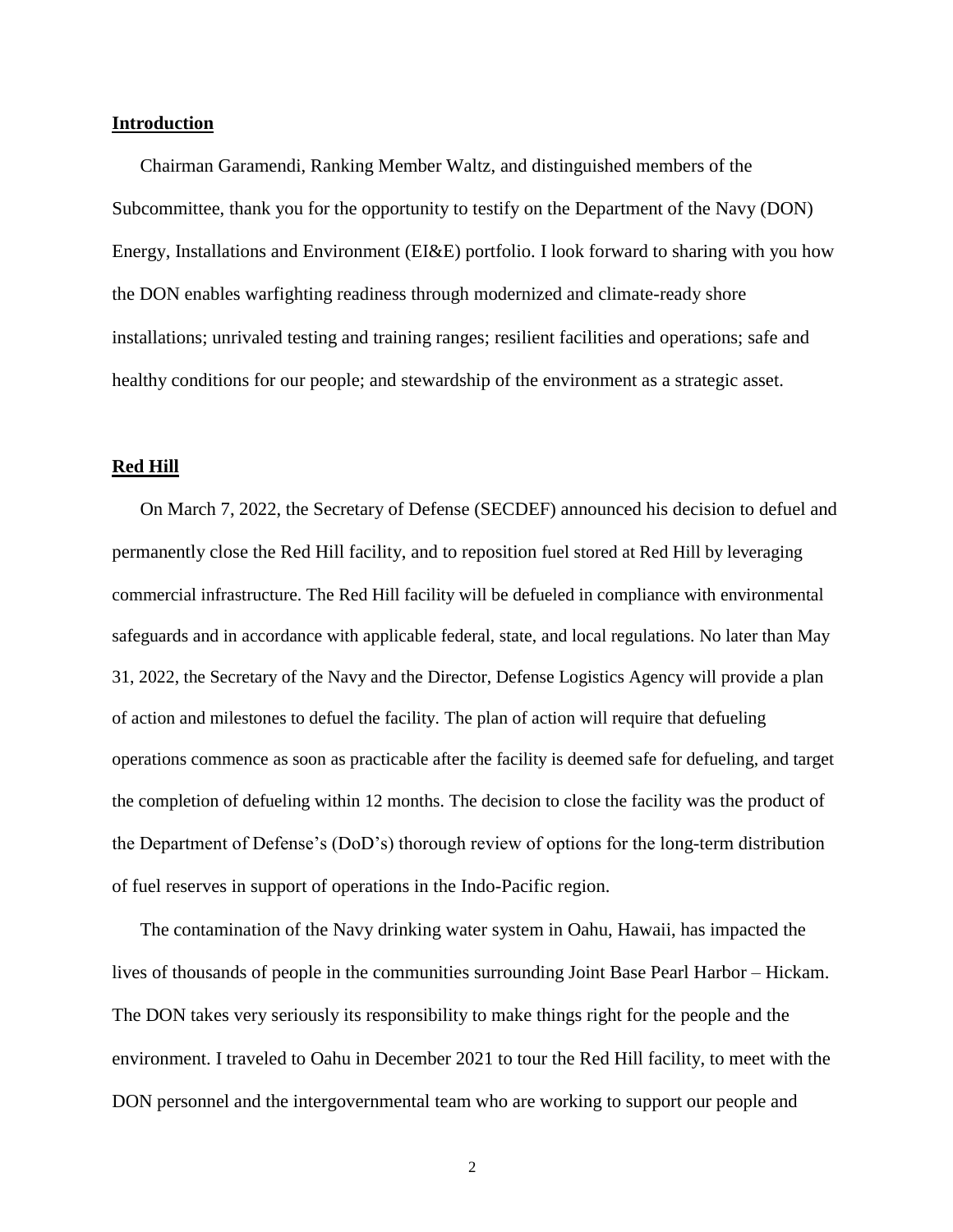restore potable water, and to meet with local community and Native Hawaiian leaders. At Secretary Del Toro's direction, I stood up a federal interagency working group that developed a whole-of-government response to this complex and urgent problem. On site in Hawaii, we established an Interagency Drinking Water System Team – comprising experts from the U.S. Environmental Protection Agency (EPA), the Hawaii Department of Health (HDOH), and the DoD – to work diligently and collaboratively to restore safe drinking water as soon as possible. We remain focused on the families and residents impacted by contaminated water. The DON has expedited medical screenings and provided clean drinking water, temporary lodging, reimbursement for meals and expenses, showers, laundry service, and other types of support. We are also supporting affected schools and businesses as well as people who are not affiliated with the DoD but live in homes serviced by the Navy's water system.

Under jointly-agreed-upon plans and procedures, the Interagency Drinking Water System Team (IDWST) has conducted comprehensive flushing and sampling to ensure that water is clean and safe for use. Through this process the IDWST provided comprehensive sampling data to the HDOH so it could evaluate whether the water is safe for the homes and buildings in each affected neighborhood, and amend its health advisory accordingly. To make this transition as smooth as possible, we have provided clear information to families and established Rapid Response Teams to immediately address resident concerns regarding water quality. Long-term water monitoring protocols, which have been endorsed by the EPA and HDOH, are now in place to regularly test water at various locations served by the Navy's drinking water system in Oahu.

The DON continues to work with the HDOH, national and local elected officials and other community leaders to remediate the contamination at the Red Hill well. Over the past two months, the DON conducted skimming operations and installed a large, granular-activated-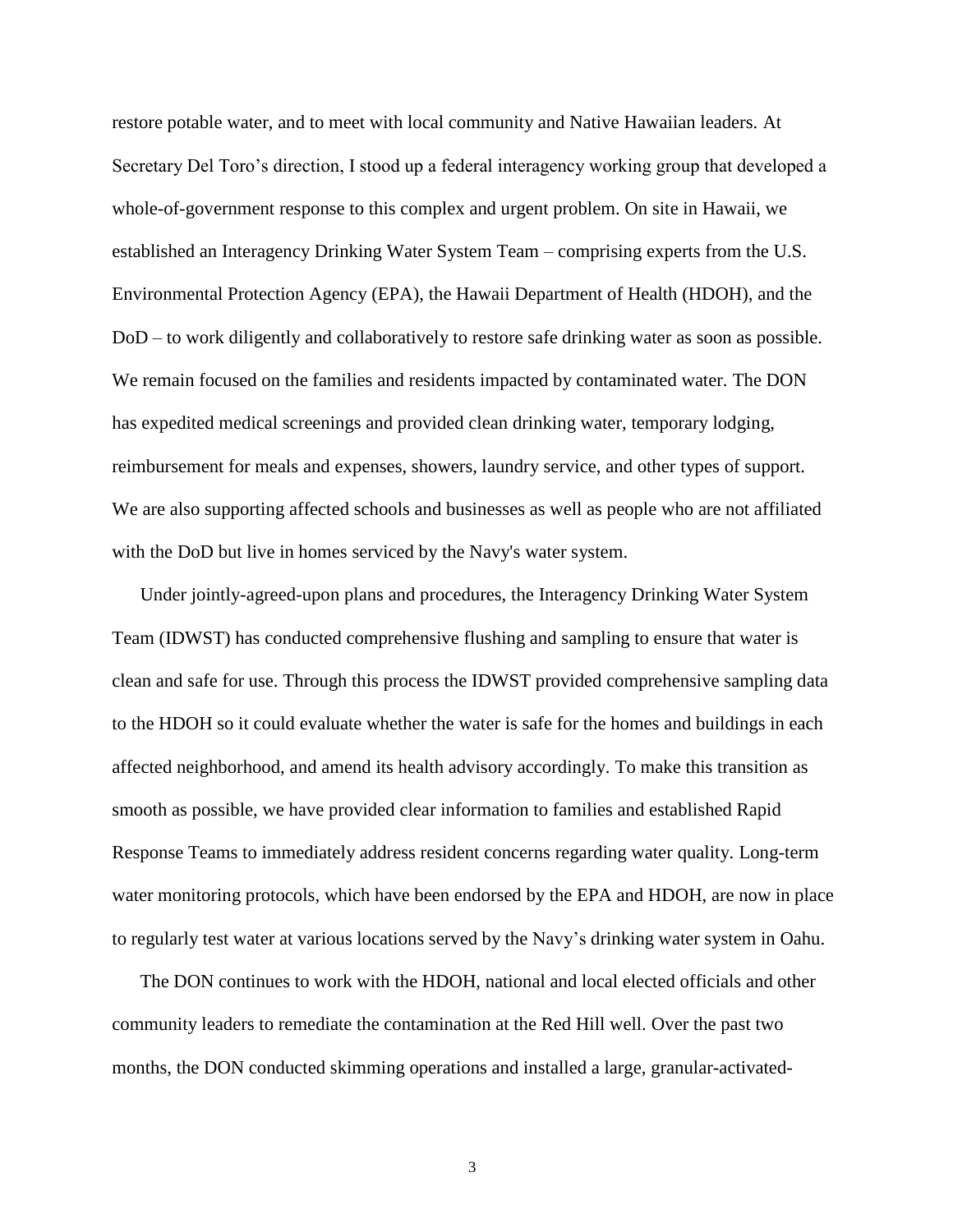carbon water filtration system to remove and limit the spread of contaminants in the groundwater. We are sampling the water constantly to ensure there is no fuel in the water as it is pumped through the filtration system. Finally, the DON is working with the EPA, U.S. Geological Survey, the HDOH, the Hawaii Department of Land and Natural Resources, the Honolulu Board of Water Supply, and the University of Hawaii, to expand the network of groundwater monitoring wells around Red Hill.

The DON fully supports the Secretary of Defense's decision to defuel and permanently close the Red Hill Bulk Fuel Storage Facility, and I look forward to working with our interagency partners and the HDOH to protect the residents of Hawaii, the environment, and the security of our nation. The DON will continue to engage with federal, congressional, state, and community stakeholders throughout this process. We will move forward together.

#### **Modernized Installations and Ranges to Enable Navy and Marine Corps Operating Forces**

I appreciate this committee's continued attention to the urgent need to modernize the Navy's premier aviation training range, the Fallon Range Training Complex (FRTC) in Nevada, and DON leadership remains focused on achieving this critical objective. The Nation's naval forces must have training facilities and ranges that allow them to train like they fight, and the FRTC plays a paramount role in the readiness of Naval Aviators and Navy Sea, Air and Land (SEAL) forces. The DON continues to contribute to the FRTC Intergovernmental Executive Committee to obtain views of stakeholders on FRTC range modernization and the stewardship of natural and cultural resources on the range. This committee consists of representatives from the DON, Department of the Interior (DOI), the State of Nevada, the counties of Churchill, Lyon, Mineral, Pershing, and Eureka, and multiple Tribes (Battle Mountain Band of Te-Moak Tribe Western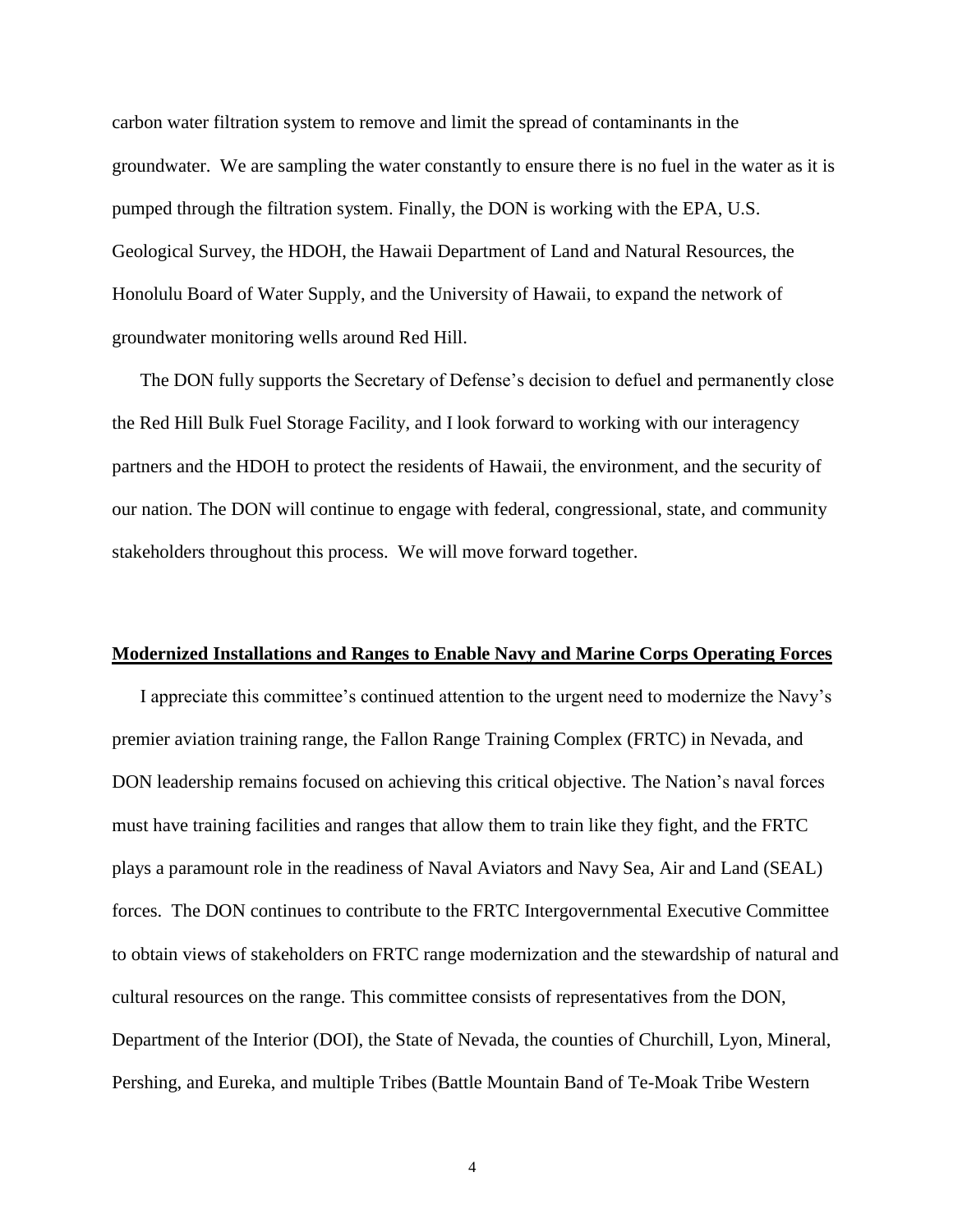Shoshone, Duckwater Shoshone Tribe, Elko Band Colony-Te-Moak Tribe of Western Shoshone, Fallon Paiute Shoshone Tribe, Fort McDermitt Paiute Shoshone Tribe, Lovelock Paiute Tribe, Pyramid Lake Paiute Tribe, Reno-Sparks Colony, South Fork Band-Te-Moak Tribe of Western Shoshone, Summit Lake Paiute Tribe, Te-Moak Tribe of Western Shoshone, Walker River Paiute Tribe, Washoe Tribe of Nevada and California, Wells Band Colony Te-Moak Tribe of Western Shoshone, Winnemucca Indian Colony, Yerington Paiute Tribe, and Yomba Shoshone Tribe).

In October, I had the opportunity to visit Fallon and meet with the leadership of the Walker River Paiute Tribe and the Fallon Paiute Shoshone Tribe and the Churchill County Commissioner to gain a greater appreciation of their perspectives on the Navy's current and future use of lands near Fallon. The DON is also in regular dialogue with the DOI to work towards the productive resolution of outstanding issues. The DON remains firmly committed to working closely with all stakeholders, to include Tribal Nations, to find a viable path to provide our warfighters a range complex that allows them to train for the high-end fight.

Navy and Marine Corps installations located in the United States and around the world are essential shore platforms from which naval forces train, deploy, and maintain forward presence to enable geographic Combatant Commanders to meet operational requirements. Thanks to the strong support of Congress, the DON is making great progress restoring and rebuilding from natural disasters dating back to the 2018 hurricane season. Since March 2021, the DON has awarded military construction projects totaling more than \$1 billion to restore infrastructure after hurricanes, earthquakes, and other extreme weather at Naval Air Station China Lake in California, Marine Corps Base Camp Lejeune in North Carolina, Naval Air Station Pensacola in Florida, and Naval Air Facility El Centro in California. We are also continuing to build out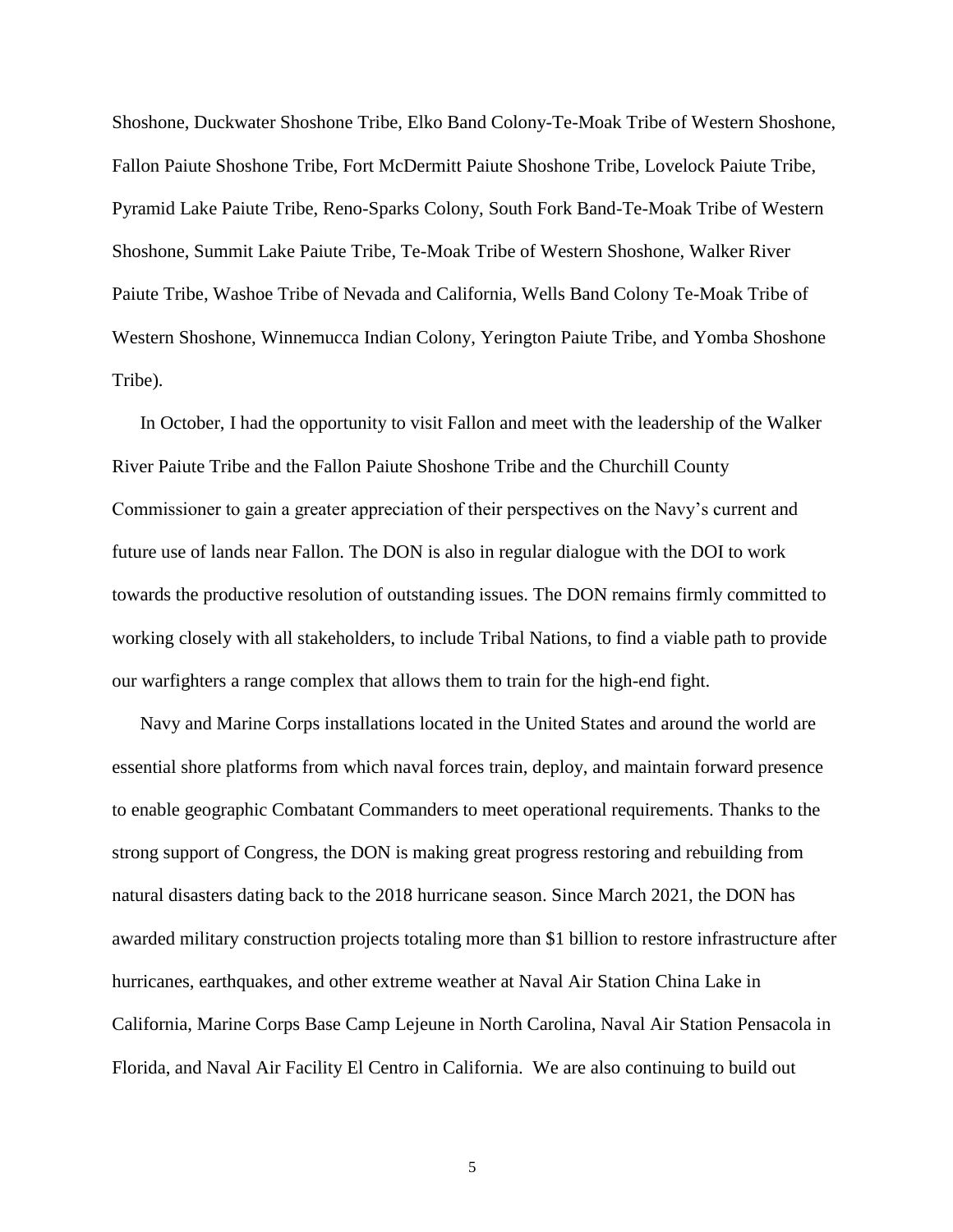Marine Corps installations in the Indo-Pacific area of operations associated with the Defense Posture Review Initiative, with a near-term focus on Marine Corps Base Camp Blaz on Guam. Over the past year, the DON awarded 19 military construction projects to support the Marine Corps in the Indo-Pacific. Marine Corps Force Design concepts are being considered in the design of future military construction projects to ensure resilience in the face of operational and environmental threats, maximize effective use of resources, and appropriately posture the Marine Corps in the region.

A modernized and ready organic industrial base is a vital component of readiness, and the DON is taking an enterprise-wide approach to optimize infrastructure at the shipyards, depots, and logistics complexes that repair and modernize our ships, submarines, aircraft, and tactical vehicles. The Shipyard Infrastructure Optimization Program (SIOP) is a critically important program to prepare the Nation's four public shipyards to meet the future needs of the Navy's nuclear-powered submarine and aircraft carrier force. In August, the Navy awarded a \$63 million construction project for improvements to Dry Dock 2 and a \$1.7 billion primary construction contract to expand and reconfigure a dry dock complex at Portsmouth Naval Shipyard in Maine to increase the shipyard's capacity to maintain, modernize, and repair the Navy's attack submarines and return them to service. To support future ship and submarine overhauls in the Pacific, the DON released a draft Environmental Impact Statement in February 2022 for a replacement dry dock and waterfront production facility at Pearl Harbor Naval Shipyard and Intermediate Maintenance Facility.

Today's fiscal and readiness challenges compel the Navy and Marine Corps to pursue new ways to reduce the cost to operate shore installations through innovative facility investments, modernized business practices, alternative financing, and partnerships. We appreciate the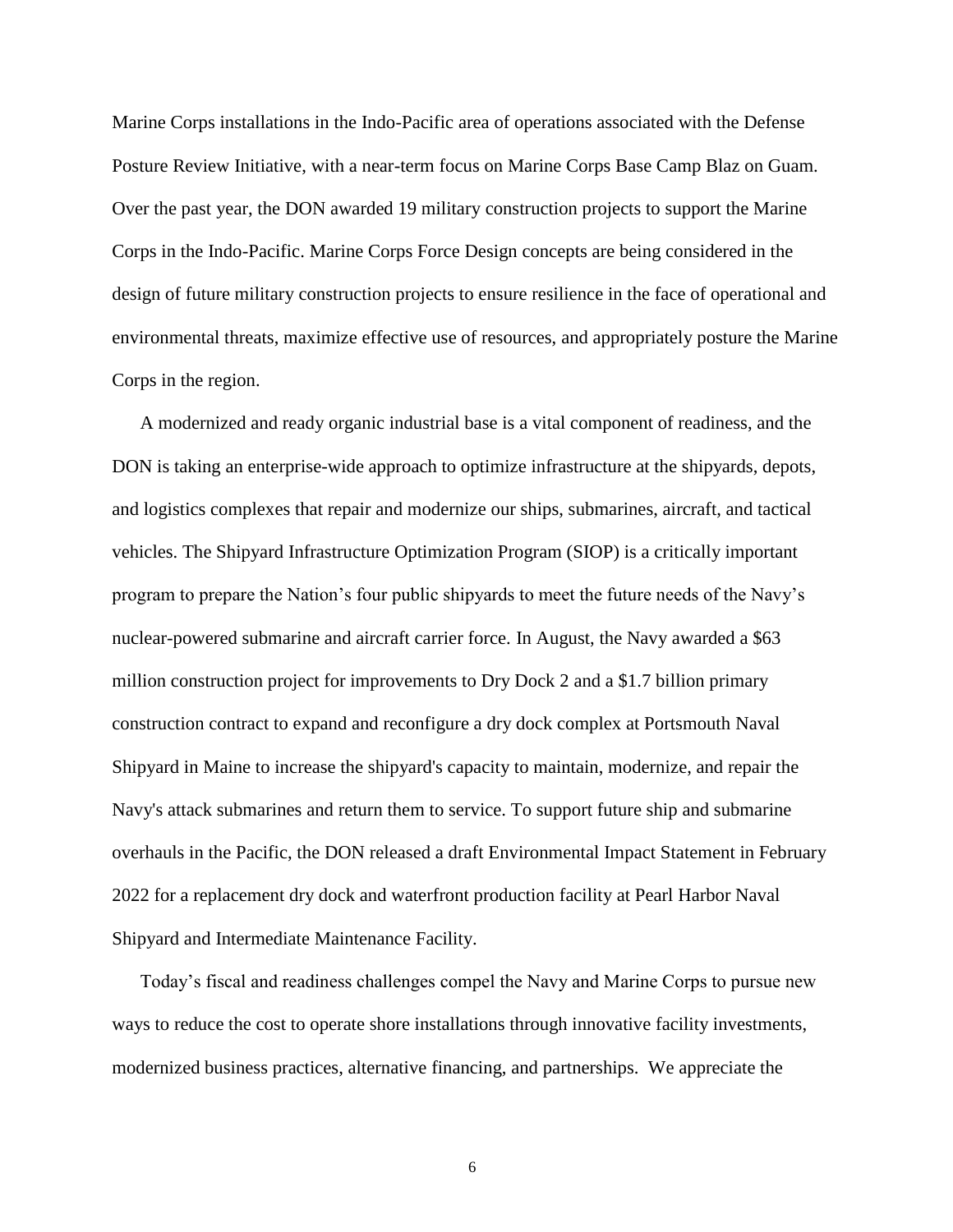authority granted by Congress to use Intergovernmental Support Agreements to partner with a state or local governments to obtain installation support services, and which often generates considerable savings for our installations. In November 2021, Naval Air Station Corpus Christi entered into an IGSA with Nueces County for the county to provide potable water, respond to emergency outages, and recapitalize the installation's drinking water distribution system for the next 10 years.

We continually seek to cultivate partnerships with the communities that host our military installations to ensure Navy and Marine Corps installations are ready to respond to national security requirements as well as the needs of the community. We saw an example of the power of these partnerships in action in November 2021, when Naval Base Ventura County in California activated a standing Joint Use Agreement with the local port authority to help reduce the shipping congestion in Los Angeles County's major ports as the nation faced supply chain challenges. Vessels arriving into the Port of Hueneme were able to unload their containers at Naval Base Ventura County before continuing on to Los Angeles County to avoid the backlog of ships farther south. The DON is also working closely with our surrounding communities to implement the Defense Community Infrastructure Pilot (DCIP) program, which provides construction funds to states and communities to address deficiencies in community infrastructure that support military installations. Defense communities surrounding Navy and Marine Corps installations performed very well in the 2021 DCIP program, earning nine of the 13 grants awarded across country. These projects ranged from the restoration of a beach and dune system to the mitigation of erosion problems near Joint Expeditionary Base Little Creek-Fort Story in Virginia, to the construction of a new fire station to support emergency response resources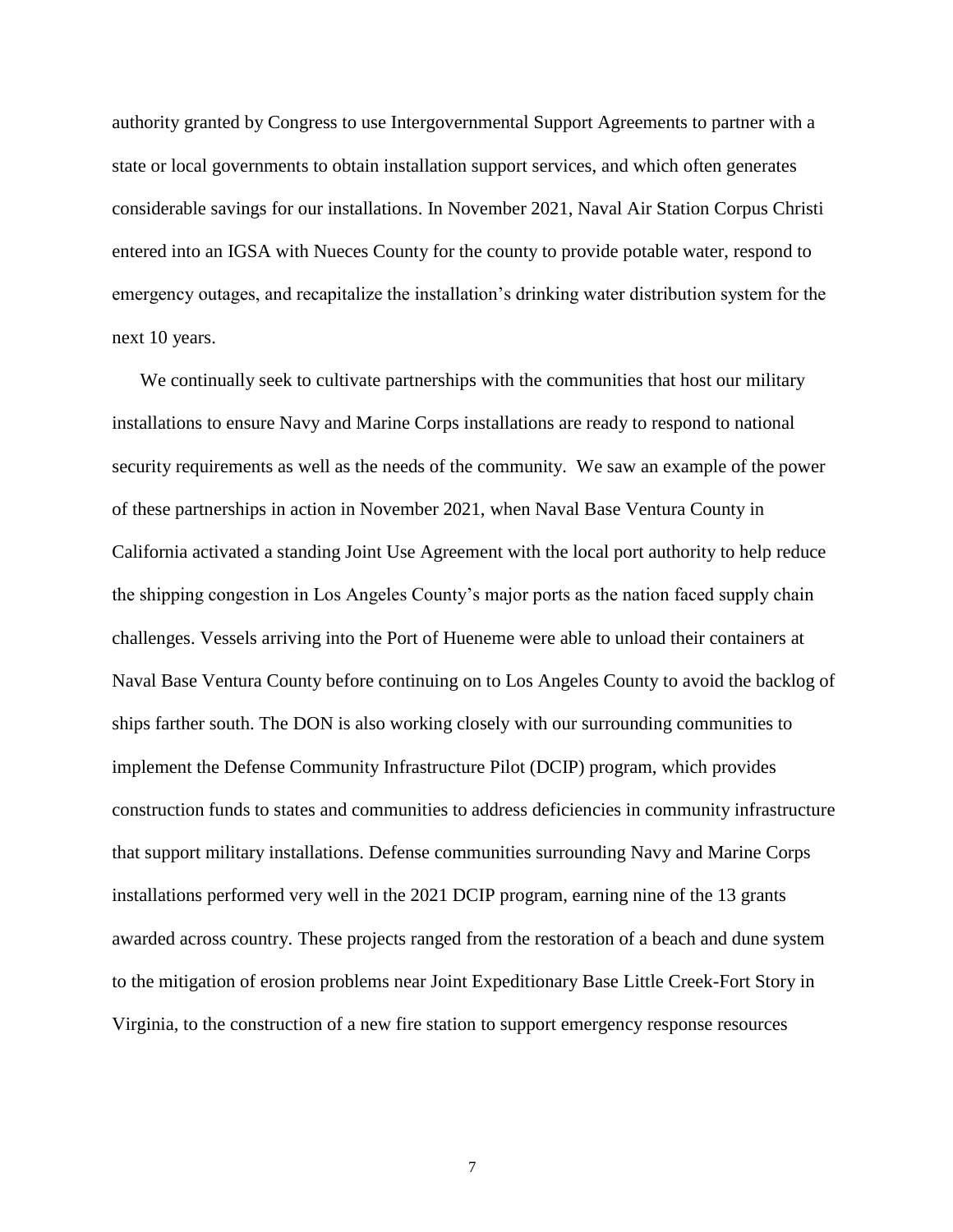provided to Marine Corps Base Camp Pendleton in California, to the expansion of wastewater treatment capacity in support of Naval Air Station Whiting Field in Florida.

#### **Installation Resilience and Climate**

President Biden, Secretary Austin, and Secretary Del Toro have all identified climate as a threat that confronts our national security and the ability of our military forces to perform their mission. For the DON, climate readiness is mission readiness; mitigation, adaptation and resilience are operational imperatives. Guided by President Biden's Executive Order 14008 "Tackling the Climate Crisis at Home and Abroad" and Executive Order 14057 "Catalyzing Clean Energy Industries and Jobs through Federal Sustainability," we are building a climateready and resilient force across the DON to drive innovation and efficiency, build new and expanded partnerships, increase the resilience of our infrastructure and systems, responsibly invest in alternative energy sources, conserve resources, reduce our carbon footprint, and lower our reliance on fossil fuels. The DON will soon publish our Climate Strategy, which will outline how we will expand and intensify our efforts to combat climate change across all sectors to ensure the Navy and Marine Corps maintain maritime dominance and remain a capable, agile, and lethal fighting force, ready and able to fight and win.

Climate change, sea level rise, and severe weather events directly impact the readiness of DON installations and operations today and will increasingly do so in the future. The Navy and Marine Corps are tackling these challenges holistically by incorporating installation resilience as a cross-cutting consideration in our decision-making processes for installation operations, master planning and the design, construction, and recapitalization of infrastructure. We are confronting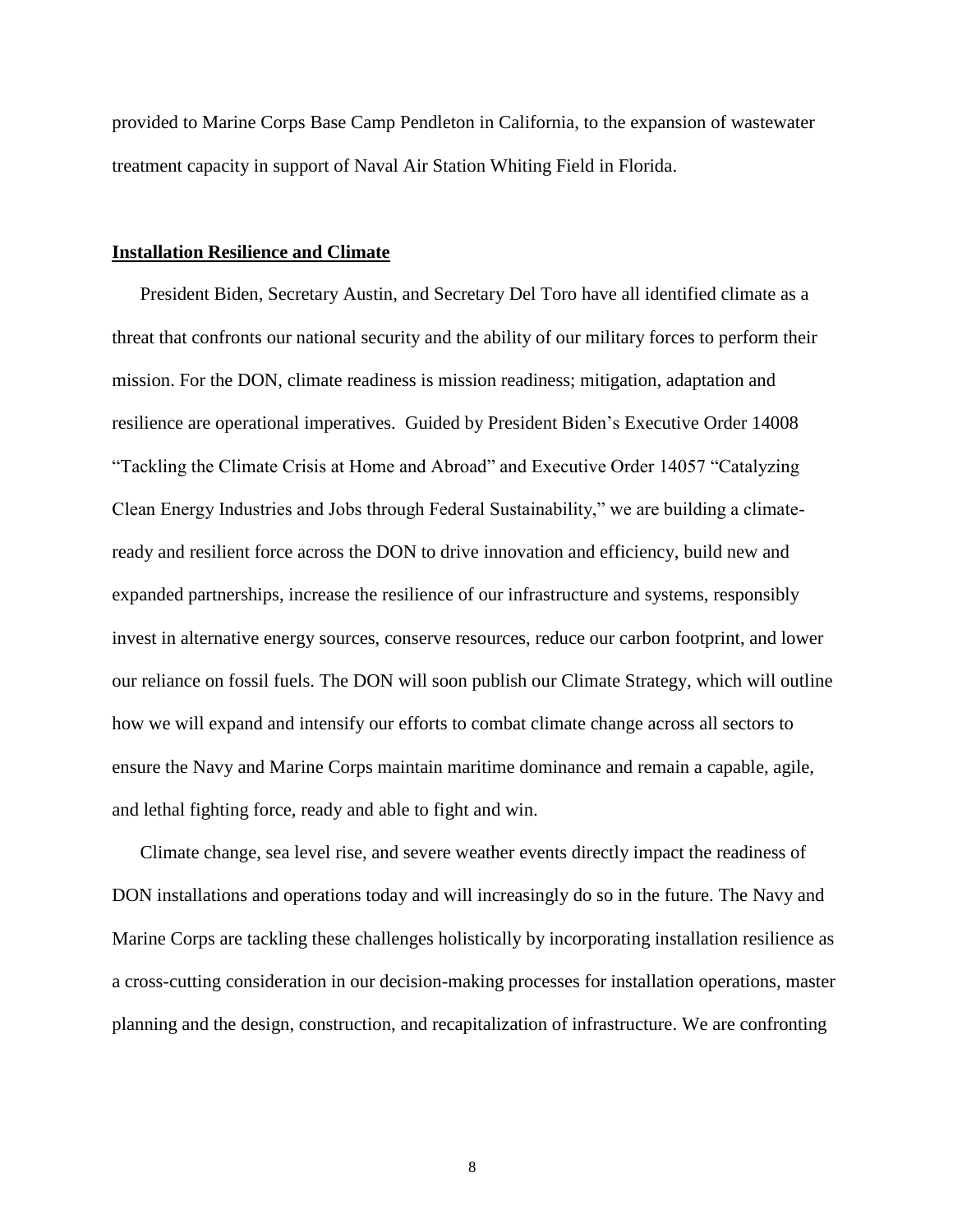the destabilizing threat of climate with urgent resolve by adapting our operations, platforms, and infrastructure and mitigating the climate impacts of our actions.

As directed by the Fiscal Year (FY) 2020 National Defense Authorization Act (NDAA), the DON is adding a resilience component to our major installation master plans. Five Navy installations have completed draft resilience plans, and the Marine Corps recently awarded a contract to update two master plans to include new resiliency components. The DON is on track to incorporate resilience into the Naval Base San Diego in California and Marine Corps Recruit Depot Parris Island in South Carolina master plans by the end of 2022. I had the opportunity recently to visit both of these installations and talk to the leadership there, and I look forward to seeing the benefits the DON will gain from updated resilience planning in these locations.

During the planning and design phase of new facilities and major recapitalization projects, the DON's facility planners and engineers use sea level rise scenarios in the DoD Regional Sea Level Rise database to ensure designs can mitigate and withstand potential flooding. Under SIOP, each of the Navy's four public shipyards will undergo a sea-level rise study so that shipyard Area Development Plans will incorporate sea level rise mitigation.

The DON has leveraged military construction planning and design funds, which were added by Congress in FY 2021 and FY 2022 specifically for installation resilience, to conduct studies, update resilience design standards and invest in tools to enable technical experts DON-wide to proactively and comprehensively address a full range of installation resilience threats and vulnerabilities. The DON continues to employ the authorities granted to us by Congress to execute Intergovernmental Support Agreements, Utility Privatization, Energy Savings Performance Contracts, Utility Energy Service Contracts, and Enhanced Use Leases. We have already seen many successes using these authorities, and we have awarded more than \$3 billion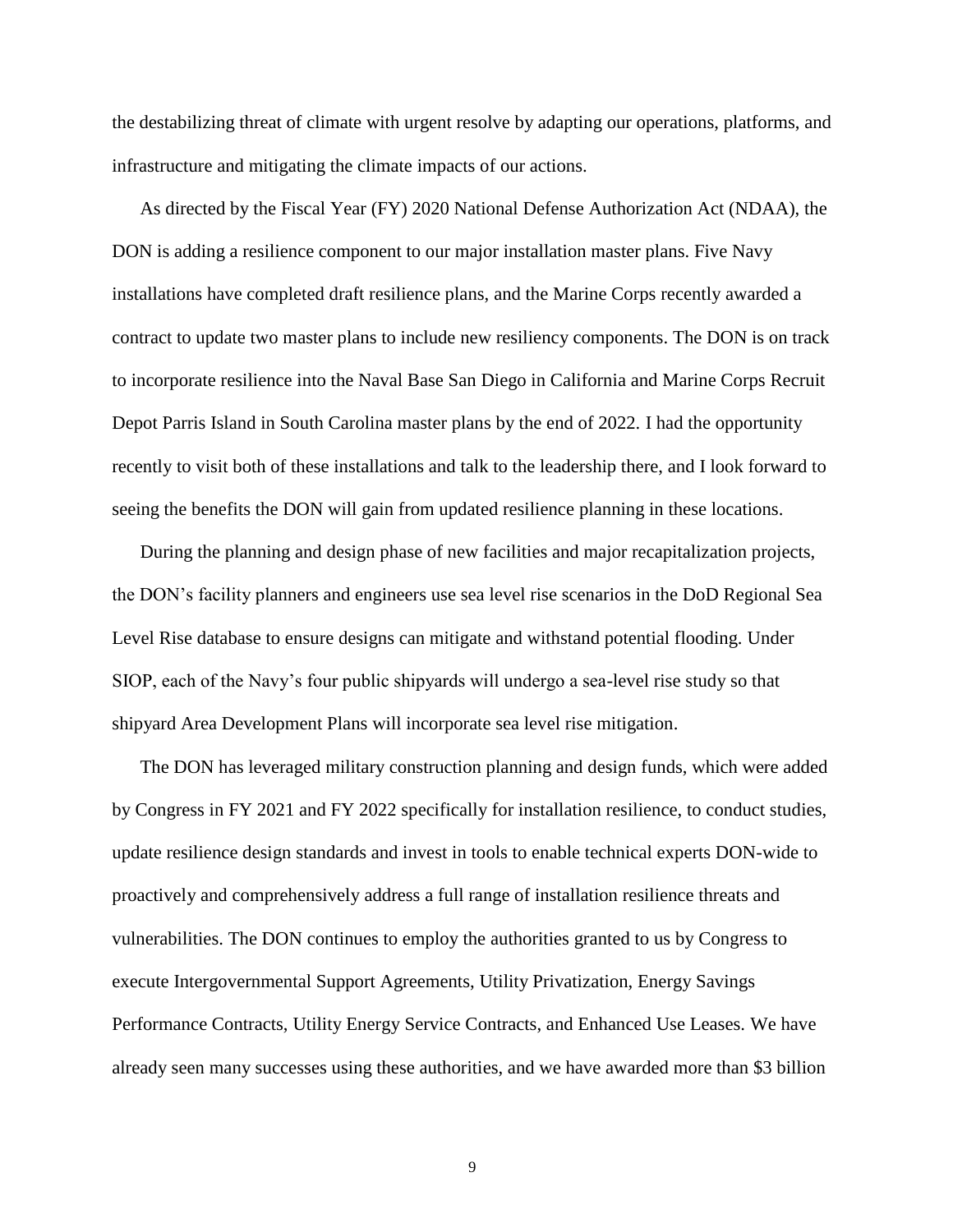to date in Energy Savings Performance Contracts and Utility Energy Service Contracts, utilizing private sector expertise and funding to modernize infrastructure and reduce energy consumption and greenhouse gases. In September, the DON awarded a Utility Energy Service Contract to bring energy upgrades to Naval Air Station Joint Reserve Base New Orleans in Louisiana. The project will design and install energy conservation measures at 86 facilities across the installation – such as heating, ventilation and air conditioning upgrades, interior lighting, solar-powered streetlights; modernized transformers and high-efficiency water fixtures – and is projected save to about \$650,000 annually in electric energy, electric demand, natural gas, water, and maintenance savings.

We are also expanding partnerships and installing advanced technology at our installations – such as non-intrusive energy load monitoring, distributed power generation, smart grids, and microgrids – to increase energy efficiency and provide reliable energy for our critical-mission infrastructure. In December, the DON and the California Energy Commission (CEC) signed a Memorandum of Understanding (MOU) that will help the Navy and Marine Corps and the state collaborate on energy and water-related projects at DON installations. The MOU, which I cosigned with the Chair of the CEC, renewed the cooperation between the DON and California for another five years. This team meets on a monthly basis and facilitates increased coordination and collaboration to help Navy and Marine Corps installations in California address energy resilience, climate initiatives, fossil fuel reduction, greenhouse gas reduction, water consumption, and alternative-fuel vehicles.

### **Protect the Safety and Health of our People and Communities**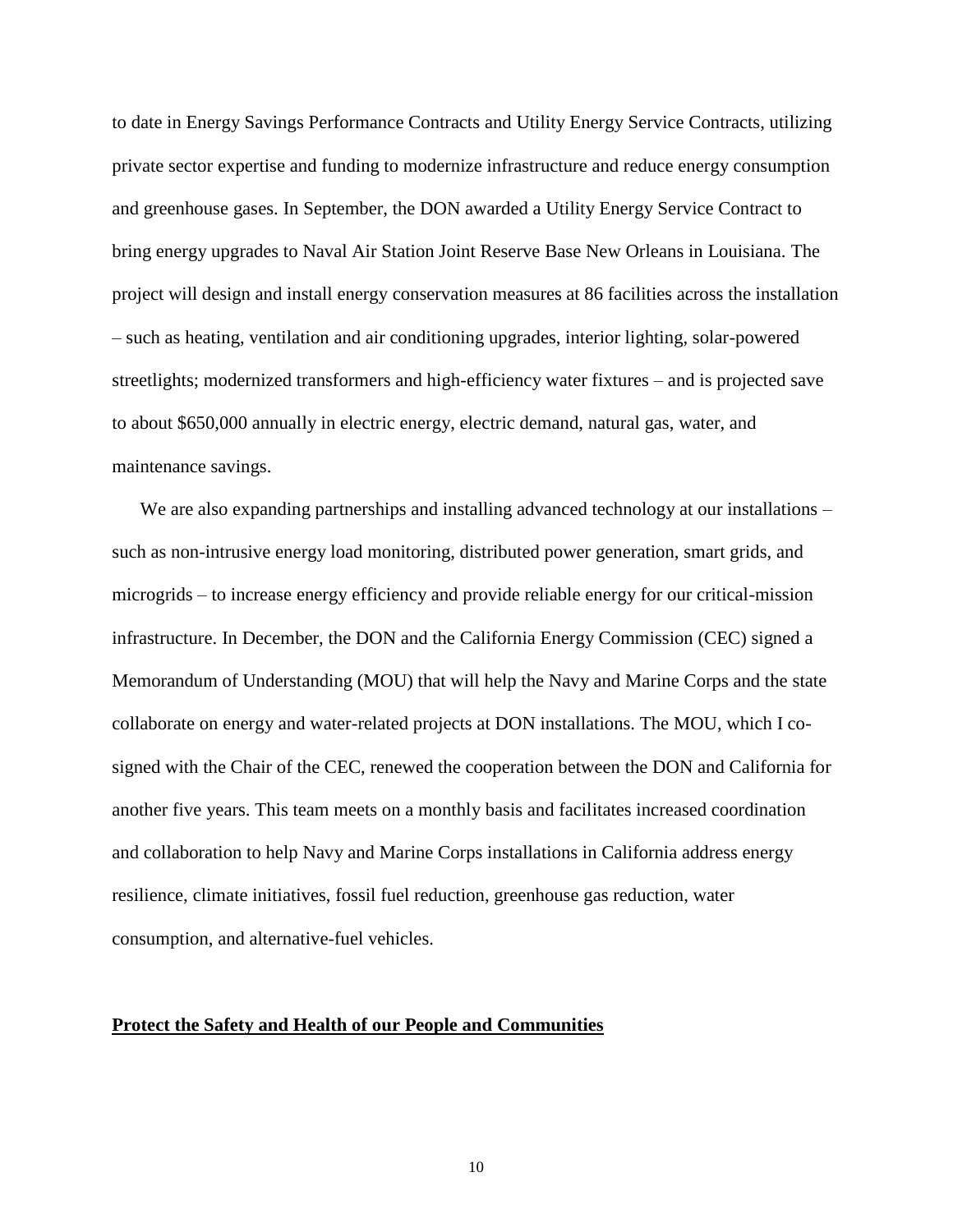The DON remains committed to the health and safety of Sailors, Marines, Civilians, their families, and the communities in which they serve. Although work remains, we are beginning to see sustained improvement in the operation, maintenance and customer service in privatized family housing. Over the last six months, I have visited Navy and Marine Corps installations and seen installation commanding officers are personally involved in resolving privatized housing issues and advocating for military families. Also, I have talked to the residents to hear what we are doing right and what we can be doing better. Thanks to the support of Congress, we have added housing advocates in our housing offices to better support our Sailors, Marines, and their families through better oversight, quality control, and support at the installation, regional and headquarters levels. In addition to annual surveys, the Navy and Marine Corps have added additional performance measures such as point-of-contact surveys for move-in readiness and maintenance performance. In September, the DON awarded a contract to an engineering service firm to perform a third-party inspection of our privatized housing inventory. Finally, we continue to provide reviews of the financial health of DON Public-Private Venture housing projects to ensure these partnerships can be sustained long-term. Leadership at all levels throughoutthe DON are focused on getting this right for our people.

As the Department is now seeing sustained improvement in the quality and resident satisfaction of privatized family housing, it is clear more work is needed to improve the unaccompanied housing for our Sailors and Marines. The recent issues uncovered at Naval Support Activity Bethesda serve as a poignant reminder of under-sustaining unaccompanied housing and the negative impact it has on the morale and readiness of our service members. We are working to make sure that our unaccompanied Sailors and Marines have the healthy and safe quarters that meet modern living standards which they deserve. I appreciate Congress's interest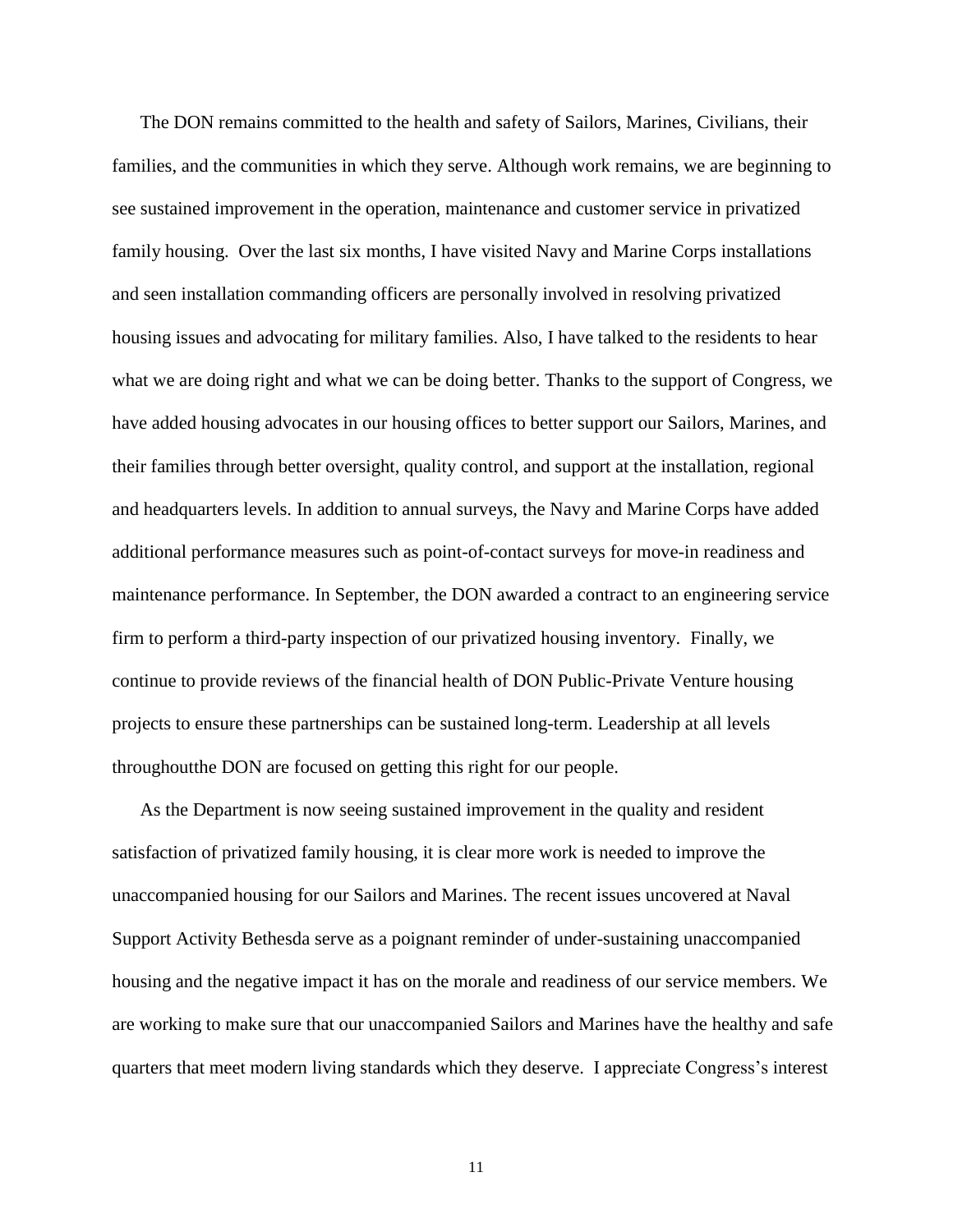in this area and the DON is committed to increasing leadership and oversight of unaccompanied housing and to prioritizing the recapitalization of barracks within the planning and programming process. In accordance with the FY 2022 NDAA, I have directed the Navy and Marine Corps to perform a comprehensive review of the condition of unaccompanied housing and to provide a 10-year plan to address facilities that are in unsatisfactory condition.

As we focus on the safety and health of our people in their homes, the Department also is taking action to enhance the safety of our people in the workplace. Compelled by recent safety mishaps and the Vice Chief of Naval Operations' Major Fires Review, DON's new Safety Management System will encourage learning, identify and manage risk at the appropriate level, identify problems, and provide assurance and controls at every level. The transformation of the Naval Safety Center into the Naval Safety Command in February 2022 is a key step forward in the Department's adoption of a new safety paradigm. With increased authority, the Naval Safety Command will promote rapid learning, build resilience across the force, and enable a sustained culture of excellence. We want to empower all Sailors, Marines, and Civilians to think critically about risk. This approach includes assessment and communicating risk up and down the chain of command so that leaders can implement effective controls and so that – as a Department – we can create a community and culture of learning. Finally, together with the Vice Chief of Naval Operations, I serve as the co-chair of DON's new Learning to Action Board, which provides a structure, process and forum to drive transparency and accountability for implementing recommendations from external reviews, investigations, reports, and studies.

Together with our partners, the Department is working hard to protect our people and communities from chemicals of emerging concern, such as per- and polyfluoroalkyl substances (PFAS). The DON is implementing a comprehensive strategy to manage and address known or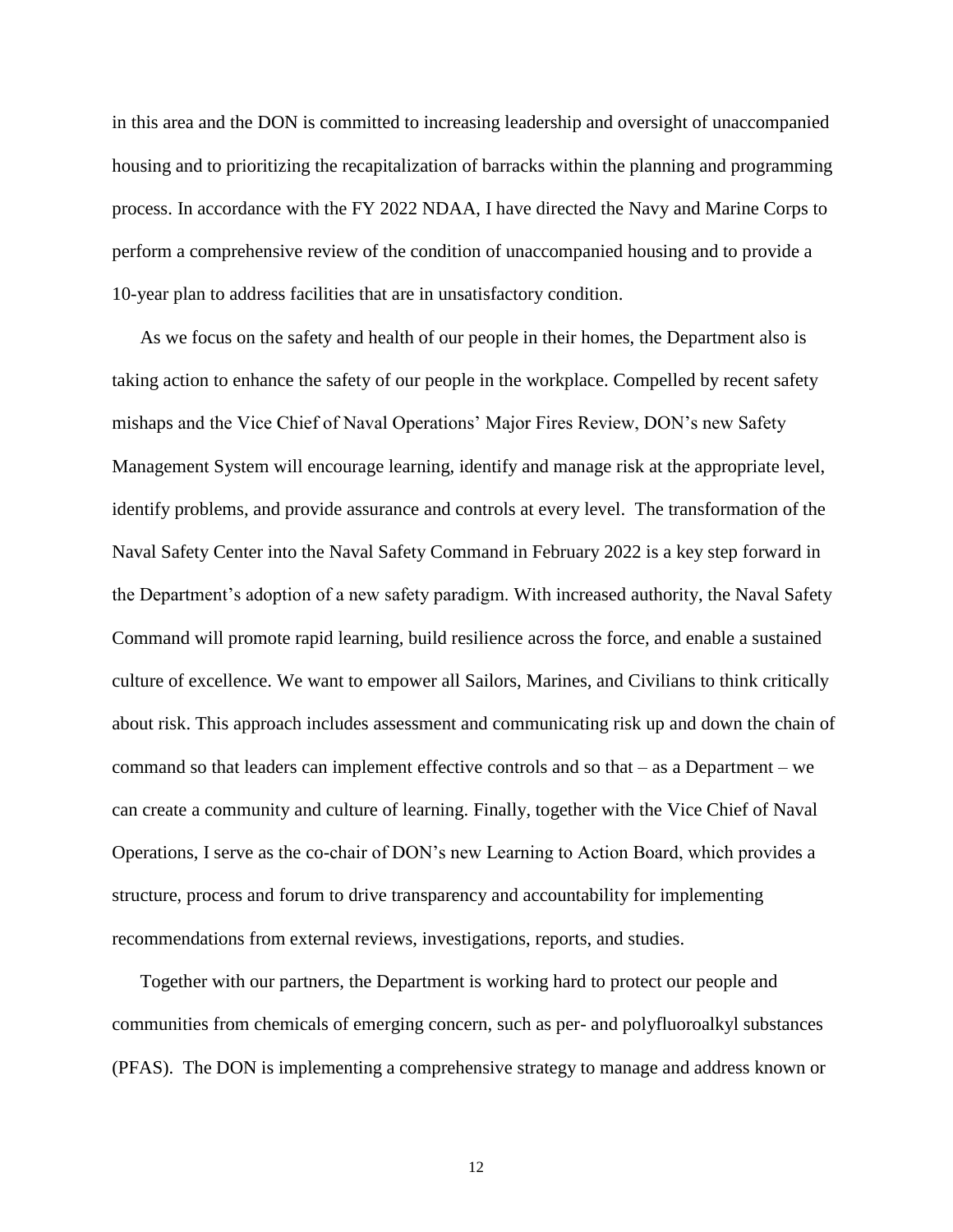potential releases of PFAS at Navy and Marine Corps installations. This includes testing drinking water for perfluorooctane sulfonic acid (PFOS)/perfluorooctanoic acid (PFOA), and identifying, evaluating, and addressing PFAS releases resulting from DON activities. Over the past year, the DON installed systems near two closed installations to treat municipal water wells that have been impacted by the Department's prior releases of PFAS. Finally, the DON continues to support DoD's research and development effort to identify suitable replacements to transition to a PFAS-free firefighting alternative on installations.

## **Stewardship of the Environment as a Strategic Asset**

The Navy and Marine Corps are enhancing mission effectiveness through the thoughtful and deliberate implementation of environmental programs to meet mission requirements, avoid and reduce future liabilities, build trust and equity with stakeholders, and protect the environment where we live, work, and train. To help advance and preserve mission readiness, the DON uses the Readiness and Environmental Protection Integration (REPI) program to achieve mutually beneficial, sustainable communities near our installations and ranges by leveraging shared resources and partnering with local governmental and non-governmental organizations. Since 2003, DON's REPI program has protected more than 200,000 acres of land around key installations and ranges to enhance military installation resilience, promote compatible land uses, and preserve habitat to relieve existing or prevent future restrictions on military activities. In January 2022, the DON and Beaufort County partnered to purchase a conservation easement on 2,068 acres near Marine Corps Air Station Beaufort in South Carolina to preserve the installation's mission and permanently protect the land from commercial development. In September 2021, the DON joined forces with the U.S. Fish and Wildlife Service, the United